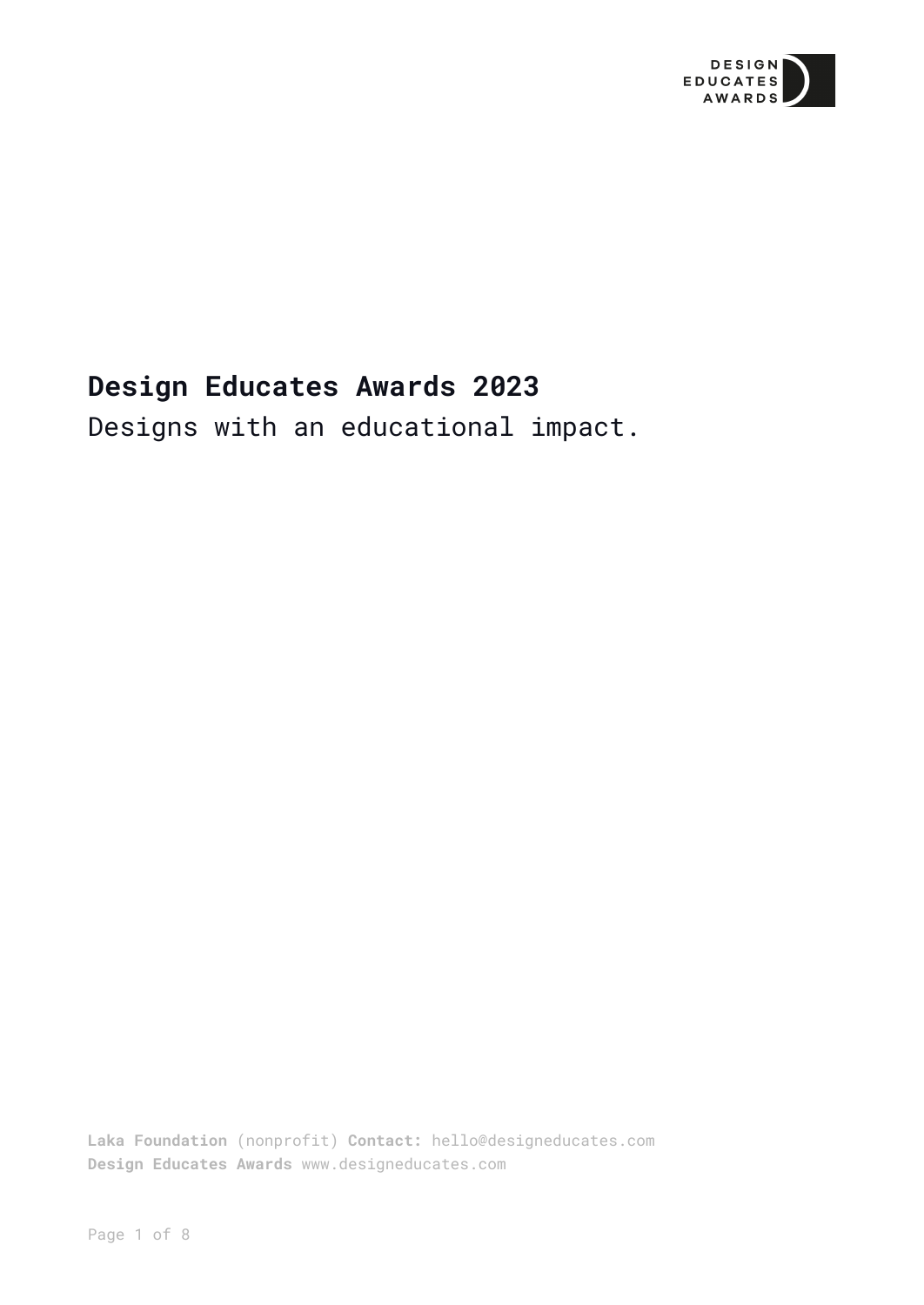

<span id="page-1-0"></span>

| $\overline{2}$          |
|-------------------------|
| $\overline{2}$          |
| $\overline{\mathbf{3}}$ |
| $\boldsymbol{4}$        |
| $5\phantom{1}$          |
| $6\phantom{1}6$         |
| $6\phantom{1}6$         |
| $\overline{7}$          |
| $\overline{7}$          |
| $\overline{7}$          |
| $\overline{7}$          |
| 8                       |
|                         |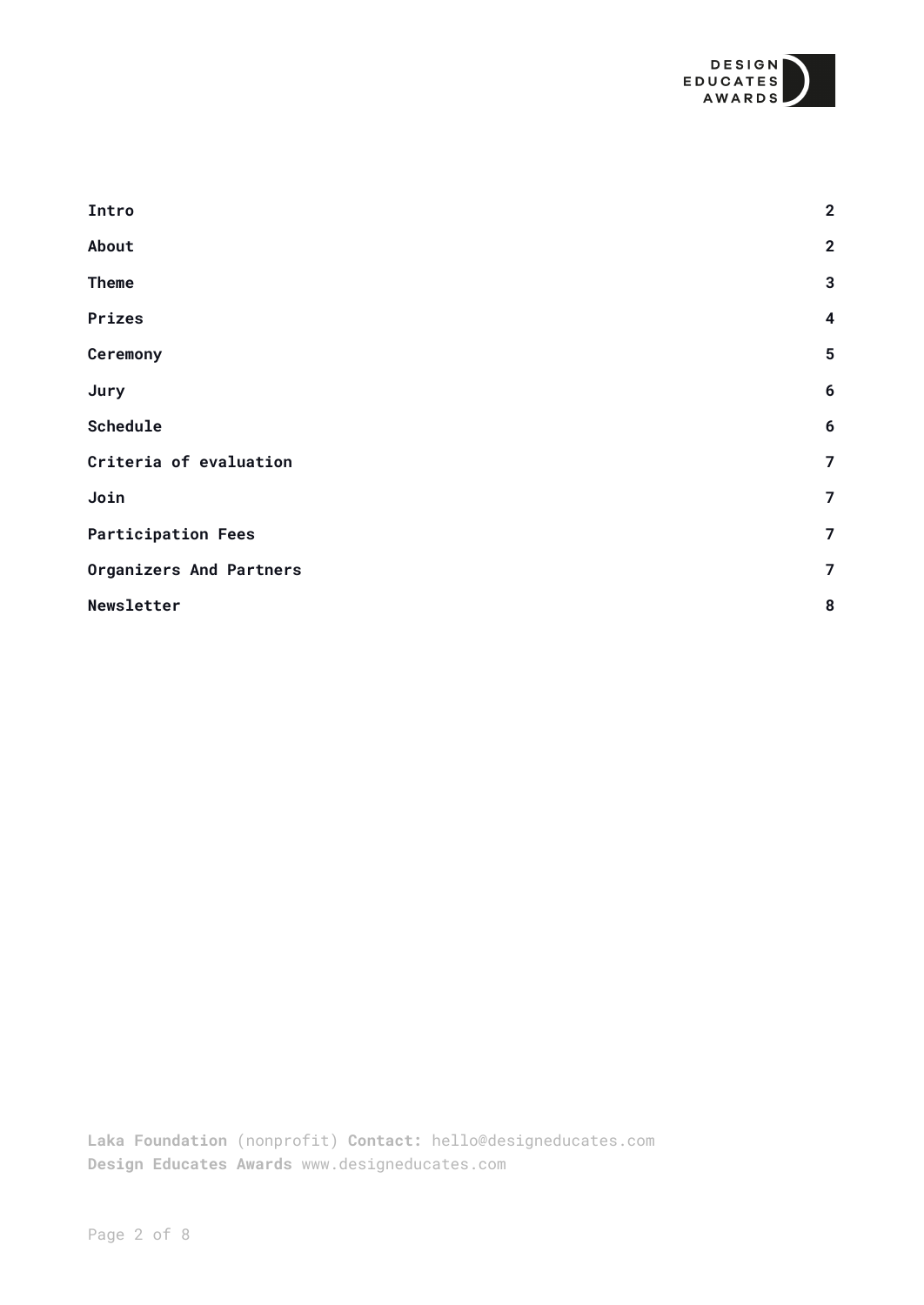

# **Intro**

You might ask yourself, "Do we need another architecture and design competition?" Many architecture and design awards recognize and promote the "beauty" of successful design, but we wanted to go one step further in the Design Educates Awards (DEAwards). We do not want to see just aesthetically and technically pleasing designs—we want to see something that offers educational added value. We look for designs that will have a lasting influence on society beyond the ever-present effects of design and architecture.

### <span id="page-2-0"></span>**About**

The DEAwards recognize, showcase, and promote the best projects of architecture and design that provide an informative and educational layer that guides us through the increasing complexity of our environment. Such a layer can highlight specific possibilities and challenges, explain sociocultural factors and influences, or even outline new scenarios for future development. Each year, the esteemed panel of judges selects outstanding ideas and implementations in architectural design, product design, universal design, and responsive design. [www.designeducates.com](http://www.designeducates.com/)

#### <span id="page-2-1"></span>**Theme**

Visual arts and, even more obviously, language have long been accepted as forms of expression with social and even political impacts. But design and architecture, although generally quieter disciplines, can also communicate and speak to us. The theme of the awards is inspired by the research titled "Educating Buildings" ("Bildende Bauten") by Dr. Peter Kuczia.

# **Prizes & benefits**

The elite group of laureates

The DEAwards are about building a community of professionals who make their surroundings more functional, more beautiful, safer, healthier, and more sustainable.

#### Inclusion in the book

The awards laureates are presented in the annually issued book, along with the members of the Jury and introductions by the curators and directors. As a laureate, you will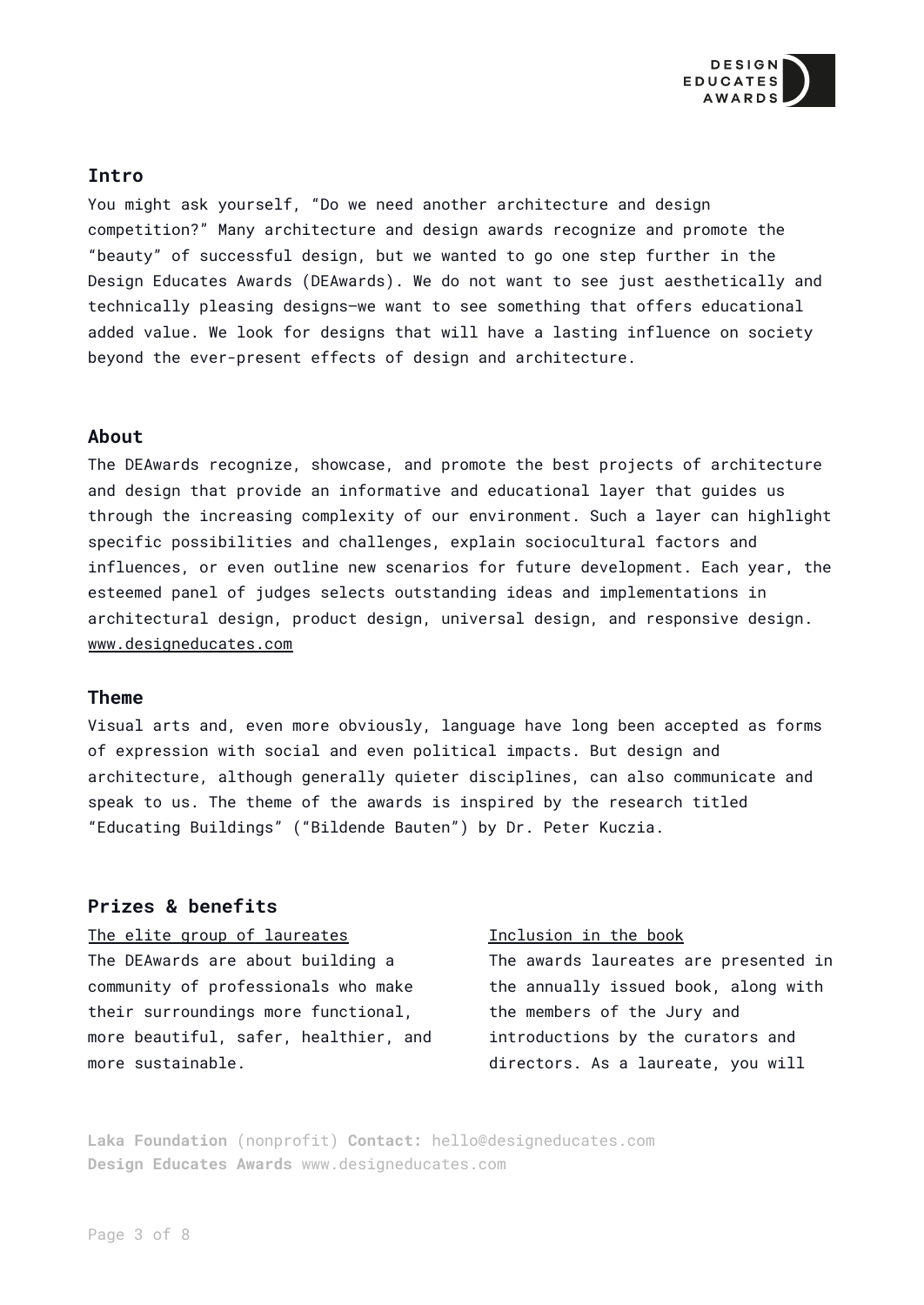

receive your book free of charge during the awards ceremony!

#### Exhibition in Germany

During the Architecture in Foyer Conference, your design will be printed and presented in an annual exhibition at Solarlux Campus in Germany. It is a great way to network with other professionals and possible clients while showing your work.

#### Certificates and winning labels

You will receive the digital version of your certificate via e-mail and the printed version during the awards ceremony. The certificate proves your outstanding success, which you can easily use during your professional endeavors.

#### Presentation during Ceremony

During the awards ceremony, you will be able to present yourself and your design while receiving your certificate onstage!

# A gift certificate from v2com for the winners

You will receive a gift certificate to distribute one press kit on v2com newswire, the world's largest specialized media network publishing the most prestigious architecture and design publications.

# Lifetime Winner title with press packages

All the benefits that the DEAwards offer are for life, and this will never change. Once you join the prestigious group of laureates, you will always be able to use all related titles, labels, and certificates!

# Promotion within the group of media sponsors and media supporters Thanks to our collaboration with the global network of media partners and sponsors, your design and success will be promoted globally via their promotional channels.

#### <span id="page-3-0"></span>**Ceremony**

The awards ceremony will take place during the Architecture in Foyer 2023 conference at the Solarlux Campus in Germany (Melle, Lower Saxony, Germany) from September 22–23, 2023. The conference will be hosted by Solarlux GmbH, the strategic partner of the awards. Previous key-note speakers of the conference were, among others, Jette Hopp ([Snøhetta\)](https://snohetta.com/), Sven Thorissen ([MVRDV](https://www.mvrdv.nl/)), Prof. Jan Krause, Prof. Tobias Walliser ([LAVA\)](https://www.l-a-v-a.net/), Amandus Samsoe Sattler (Allmann [Sattler](https://www.allmannwappner.com/en/)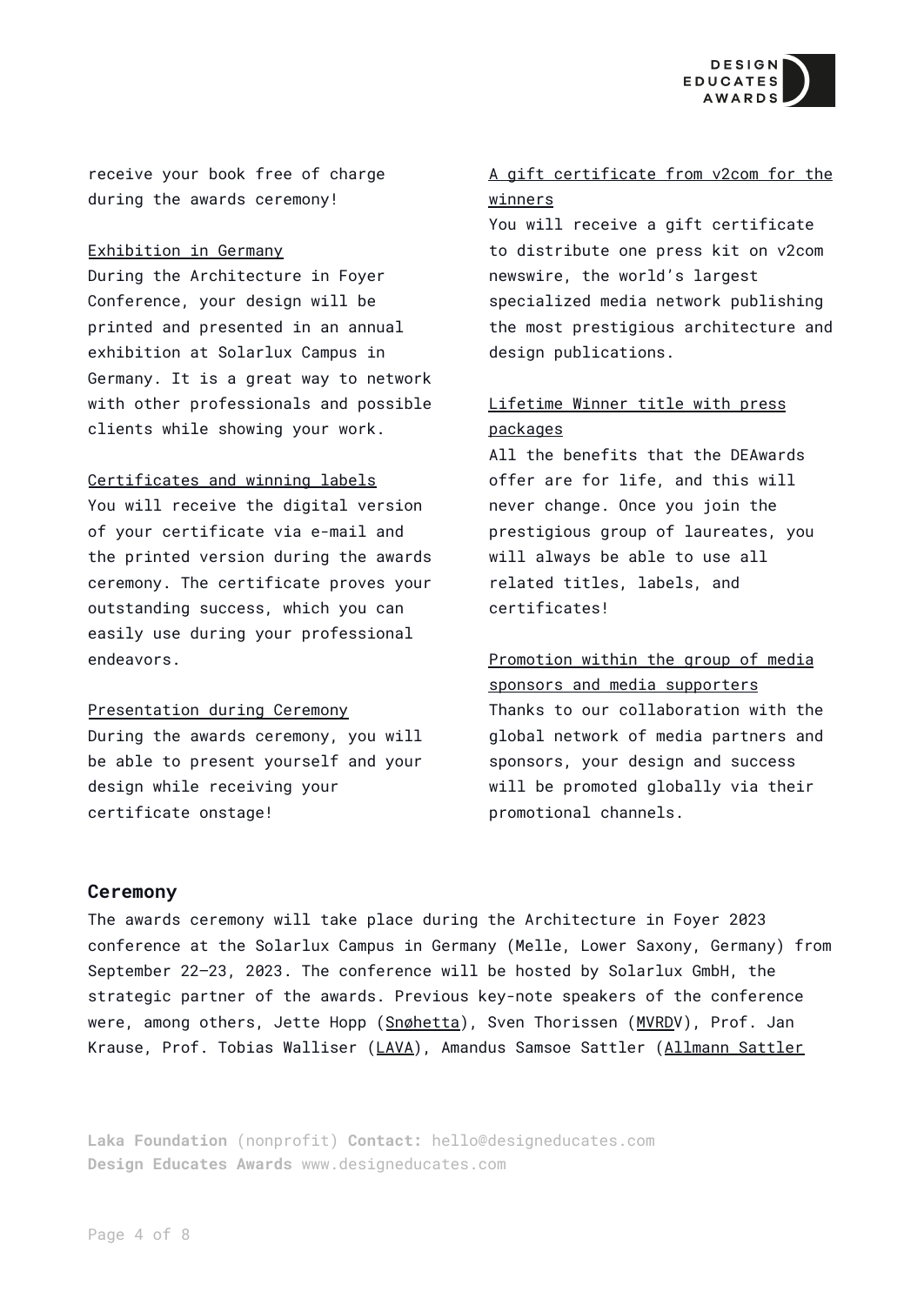

Wappner [Architekten\)](https://www.allmannwappner.com/en/), Prof. Barbara Holzer (Holzer Kobler [Architekturen\)](https://holzerkobler.com/), Theo Jansen ([Strandbeest\)](https://www.strandbeest.com/). [www.architektur-im-foyer.com/en/](http://www.architektur-im-foyer.com/en/)

### <span id="page-4-0"></span>**Jury 2023**

The Jury of the 2023 edition has been joined by: Prof. Toyo Itō (Architect, Toyo Ito & [Associates,](http://www.toyo-ito.co.jp/) Laureate of the Pritzker Architecture Prize); Prof. Achim Menges (Architect, professor at the University of Stuttgart, founding director of the Institute for [Computational](https://www.icd.uni-stuttgart.de/) Design and Construction); Lucy McRae (Science Fiction Artist, Body Architect, Lucy [McRae\)](https://www.lucymcrae.net/); Adrian Welch (Architect, Writer & Website Editor, Director of [e-architect.com\)](https://www.e-architect.com/); Julie Payette (Publicist, Founding Partner of v2com [newswire\)](https://www.v2com-newswire.com/en); David Basulto (Founder, CEO, and Editor-in-Chief of [ArchDaily\)](https://www.archdaily.com/); Dr. Peter Kuczia (Architect, Designer, Initiator of the Design [Educates](http://www.designeducates.com) Awards); The full jury panel for the 2023 edition will be unveiled soon.

Previous panels have been joined by, among others: Jette Cathrin Hopp ([Snøhetta\)](https://snohetta.com/), Prof. Winy Maas ([MVRDV](https://www.mvrdv.nl/)), Jakob Lange (BIG [\(Bjarke](https://big.dk/#projects) Ingels Group), Prof. Claudia Pasquero (ecoLogicStudio), Doris Sung ([DOSU](https://www.dosu-arch.com/) studio), Prof. Masayo Ave ([MasayoAve](https://www.masayoavecreation.org/) Creation), Maria Aiolova ([Terreform](https://terreform.org/) ONE), Prof. Alison Brooks (Alison Brooks [Architects\)](https://www.alisonbrooksarchitects.com/), Prof. Farshid Moussavi ([FMA\)](https://www.farshidmoussavi.com/), Prof. Barbara Holzer (Holzer Kobler [Architekturen\)](https://holzerkobler.com/),Prof. Ben van Berkel ([UNStudio,](https://www.unstudio.com/) [Harvard](https://www.gsd.harvard.edu/) [University's](https://www.gsd.harvard.edu/) GSD), Hani Rashid ([Asymptote,](https://www.asymptote.net/) [Studio\\_Hani](http://studio-hani-rashid.at/) Rashid), and Amandus Samsøe Sattler (Allmann Sattler Wappner [Architekten\)](https://www.allmannsattlerwappner.de/en/)

## <span id="page-4-1"></span>**Schedule**

Registration opens in June 2022 **Project submission deadline: February 2, 2023** Jury deliberation: February 2023 Announcement of winners: March 2023 Awards ceremony: Autumn of 2023 UTC time zone for all dates. Please follow the DEAwards' official website for possible schedule changes.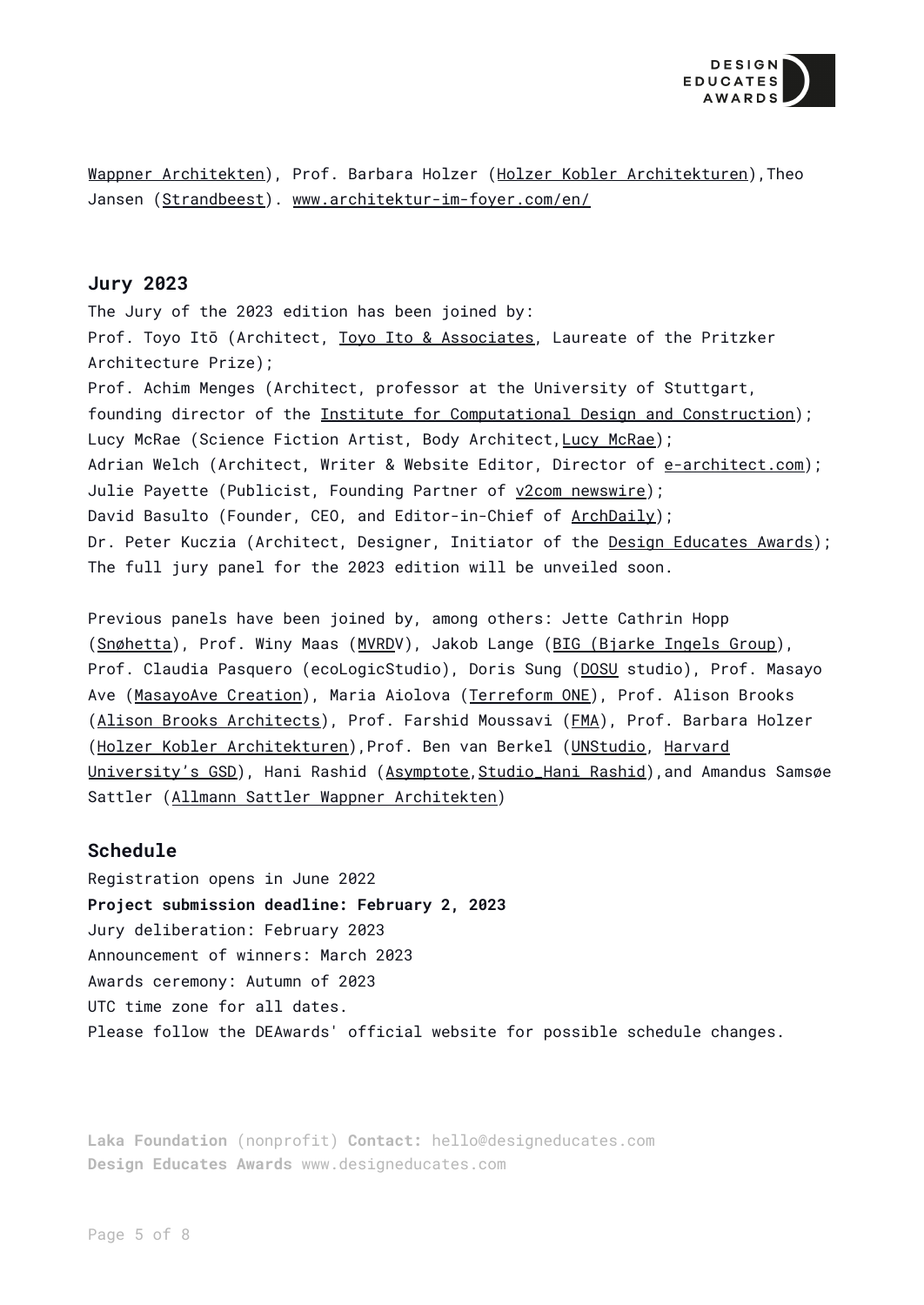

# <span id="page-5-0"></span>**Criteria of evaluation**

The winners, laureates of prizes, honorable mentions, and nominations will be selected in each category: (1) architectural design, (2) product design, (3) universal design, and (4) responsive design. Participants may submit multiple projects. There is no limit on the number of participants per team. Individual entries are allowed. Entries will be evaluated based on the following criteria: overall idea and implementation, the potential for educational influence, effectiveness and quality of the informative layer, aesthetics, quality of presentation, visionary approach, originality, and feasibility.

#### **Categories**

#### (1) Product Design

Products of all scales and types are welcome: e.g., industrial products, household goods, and tools. Exemplary projects submitted to this category in the previous editions include a deployable emergency shelter (Henry Glogau Studio) that can save lives during changing weather conditions in Alaska and a bicycle wheel (Kristen Tapping) that filters outdoor air pollution.

#### (2) Architectural Design

Buildings, landscaping, and small forms that bring change to their surroundings. Examples from the previous editions are a waste-to-energy plant in Copenhagen (BIG), which is an urban recreation center with a nature park, ski slope, hiking trail, and climbing wall, as well as an environmental education hub, and a timber bridge (LUO Studio) which both pays tribute to tradition and complements the rural revitalization.

#### (3) Responsive Design

A building, object, or product that is capable of reacting to conditions in a given environment, recognizing a problem, and finding a solution by interacting with its surroundings and users. Examples from the previous editions include a skylight that produces potable water from salt water in the Atacama Desert (Henry Glogau Studio) and an arts center (Diller Scofidio + Renfro) that can double its surface to provide spatial flexibility for different events.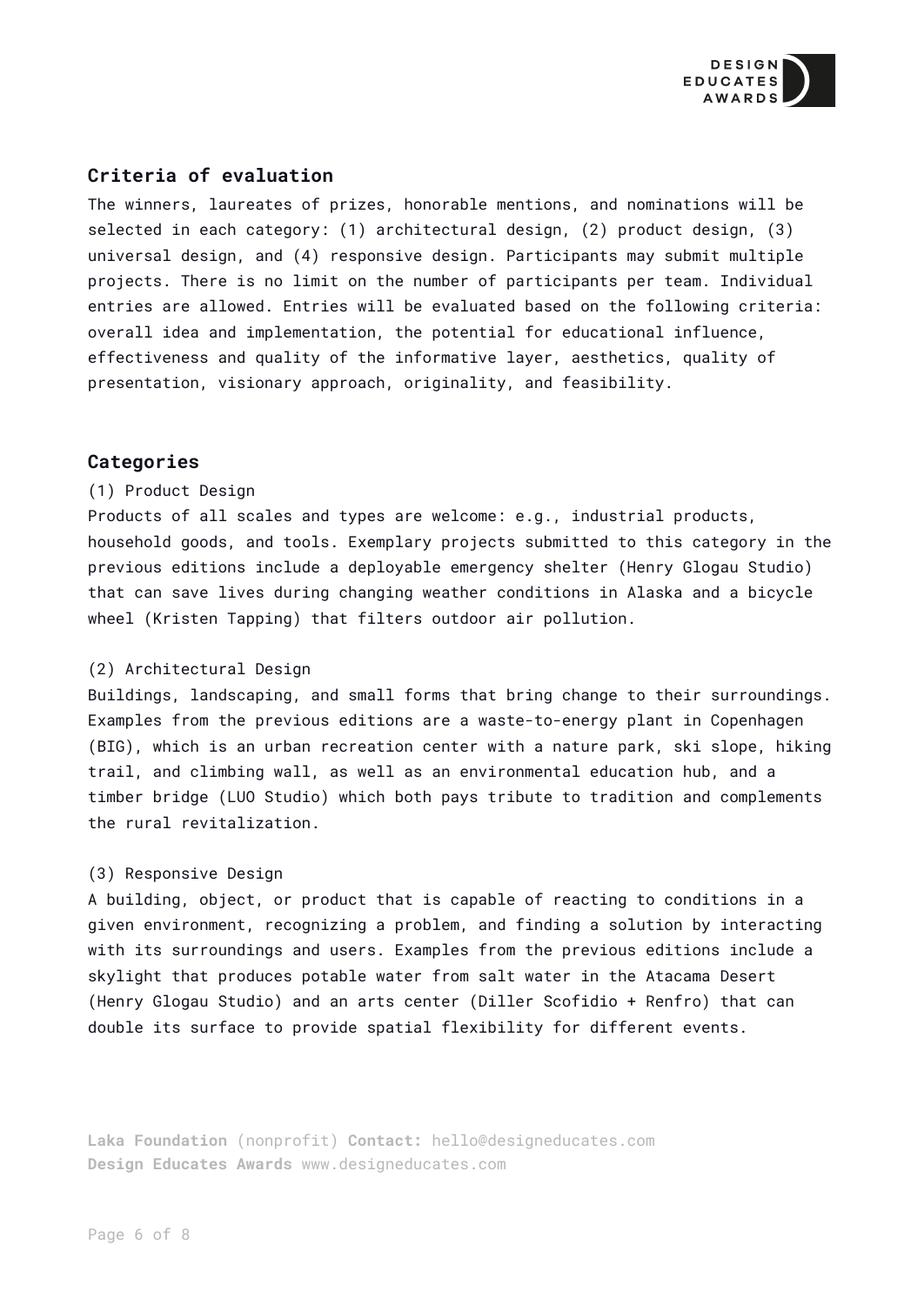

#### (4) Universal Design

Designs that may not be strictly in architecture or product design or are interdisciplinary or difficult to categorize into other categories. Examples from the previous editions include house building prefabs (Urban Beta UG) and backyard facilities elements, which foster the democratization of construction through an open-source approach to building, and a set of emoticons written in Braille (Walda Verbaenen) to build a bridge for visually impaired and blind people to a visual language.

In addition to the general evaluation, the student project with the highest score will be awarded the label of Emerging Designers. Parallel to the Jury's evaluation, representatives of Solarlux will select the laureates of Solarlux Choice.

#### <span id="page-6-0"></span>**Join**

The DEAwards are open to everyone. To join the awards, please proceed to the User Panel ([https://profile.designeducates.com/login\)](https://profile.designeducates.com/login), where you can register for the awards, prepare drafts of your submissions, make registration payments, and see the list of your submissions.

#### <span id="page-6-1"></span>**Participation Fees**

The registration fees (specified on the website) support the statutory activity of the Laka Foundation. At the Design Educates Awards, we will never charge you any hidden costs. The only fee is the registration fee visible during the registration at the User Panel. If you decide to submit more entries, discounts are applicable (you will see the discount amount during the registration). Follow our social channels for seasonal discounts and note that the price depends on the date you pay for your registration - the earlier, the lower the participation fee.

# <span id="page-6-2"></span>**Organizer And Partners**

The host of the DEAwards is Laka Foundation (nonprofit and non-governmental organization) established in 2017 to implement projects focused on the promotion and popularization of architecture and design. Official website of the awards: [www.designeducates.com](http://www.designeducates.com) Contact the organizer at hello@designeducates.com.